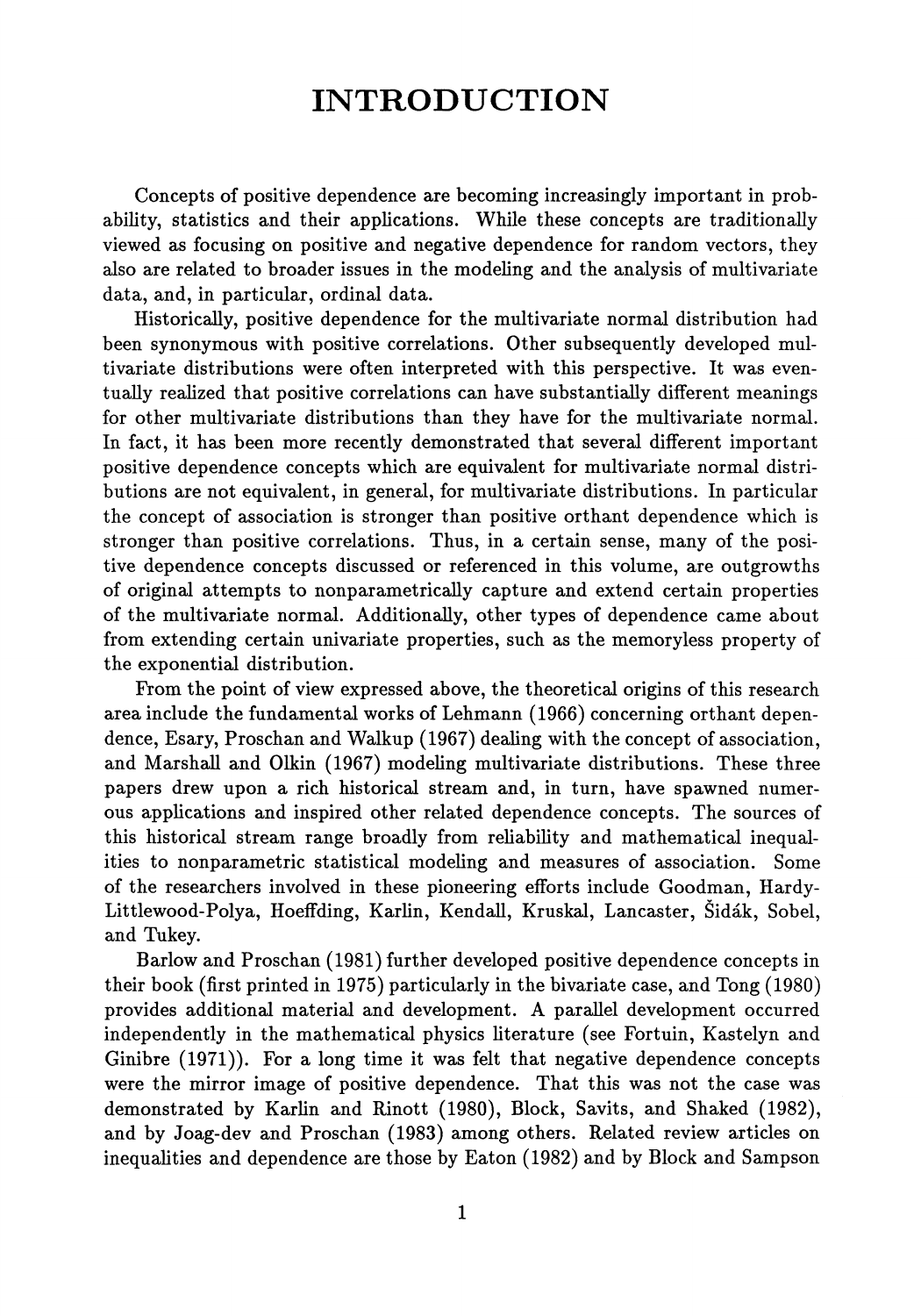## 2 *Introduction*

(1983).

Currently, techniques and approaches are being developed specifically for modeling positive dependence for discrete multivariate distributions, with a perspective for applications to multivariate ordinal contingency tables. These techniques draw upon a diverse body of research including log-linear contingency table modeling (Bishop, Fienberg and Holland (1975)) and canonical representations of probability distributions (Lancaster (1969)). Due in part to natural constraints upon the discrete probabilities imposed by positive and negative dependence concepts, techniques from order-restricted inference have been fruitful in dealing with problems related to estimation (e.g., Robertson, Wright and Dykstra (1989)). The book by Agresti (1984) synthesizes and summarizes some of the basic connections between positive dependence and ordinal contingency tables, and the applications of order restricted inference to this area.

This broad field of research concerning positive and negative dependence can be categorized into four areas. These areas are currently in different stages of development.

- (a) *Fundamental Concepts of Positive Dependence.* This area consists of the probabilistic modeling of concepts for positive and negative dependence. The primary foci are properties of dependence, orderings, related inequalities, measures and their interrelationships.
- (b) *Applications to Probability Theory, Reliability Theory, Mathematical Physics, and Other Areas.* This area applies the theoretical developments in the preceding item, (a), in developing results in other research areas. Examples include (i) probability limit theorems under positive dependence conditions; (ii) system reliability bounds assuming certain dependence structures for component life lengths; (iii) models for causal relationships in the social sciences; and (iv) repeated testing schemes.
- (c) *Statistical Considerations Involving Positive and Negative Dependence.* This relatively new area concerns estimation, hypothesis testing and distribution theory based upon data taken from multivariate distributions having certain positive or negative dependence structures, or having certain monotone order relationships. Instances of such research are: (i) testing for component life lengths having certain distributional structures such as quadrant dependence; and (ii) testing whether all odds ratio in an  $r \times c$  contingency table are greater than or equal to 1 (which is the dependence concept called  $TP<sub>2</sub>$ ).
- (d) *Inter-Relationships of Positive Dependence Concepts With Other Aspects of Statistics.* This area concerns the connections between the ideas developed in the theory of positive and negative dependence, with other areas of statistics. A large body of research is concerned with the interpretation of positive and negative dependence concepts for the multivariate normal distribution and other parametric families of distributions. Examples include: (i) conditions